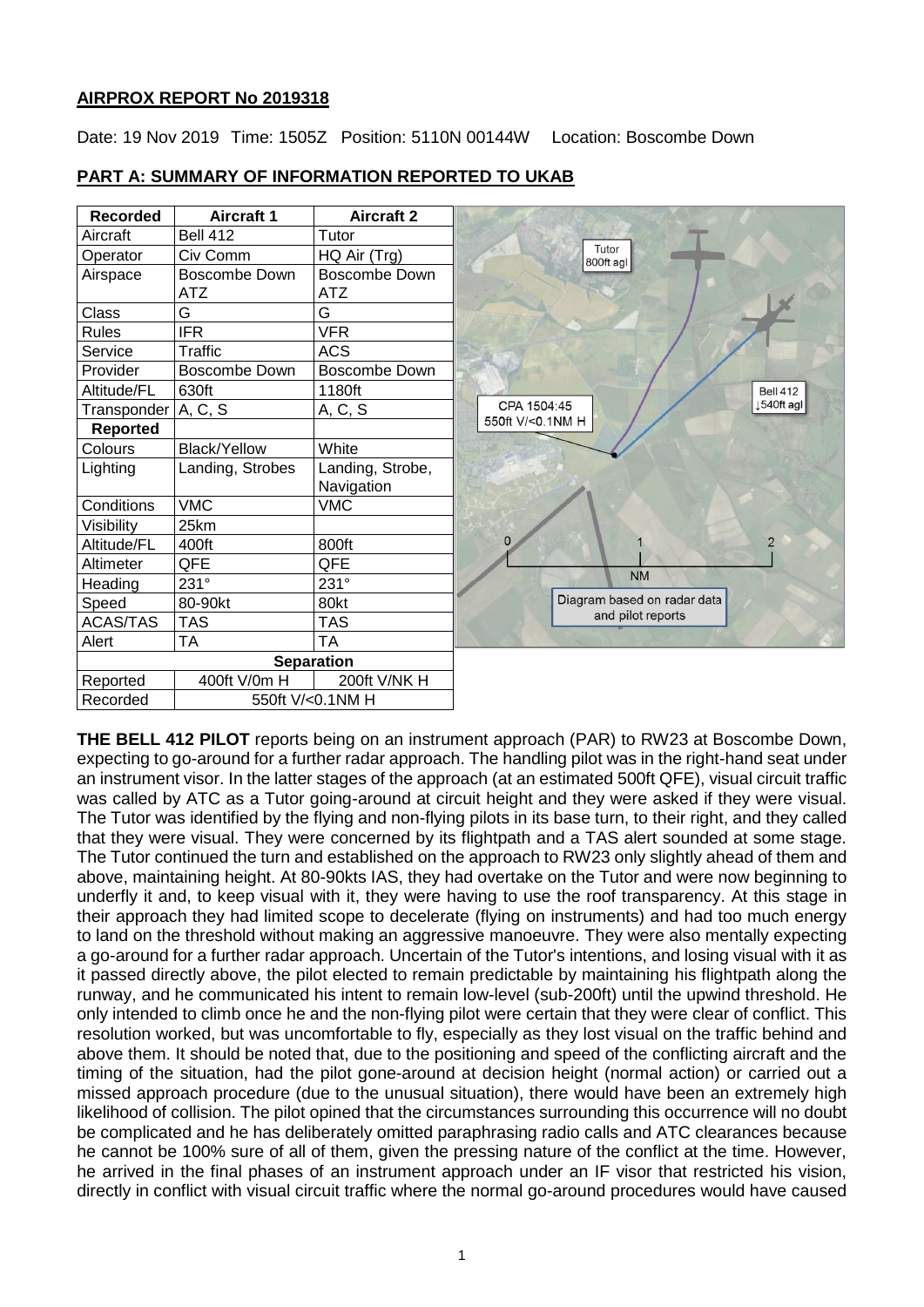an Airprox. A similar situation arose 1 hour earlier between a Tutor and a Squirrel helicopter that was also submitted as an Airprox [UKAB Note – Airprox 2019319]. Since arriving at Boscombe Down in January 2016, this is not the first time he has been in conflict with the visual circuit at the bottom of the approach, despite it being identified by ATC, particularly traffic on finals for RW05/23N, with which he has found himself conducting a parallel approach in the past due to differing approach speeds. Even if northern circuit traffic is in visual contact with him, he finds that visual traffic tends to fly uncomfortably close for the IFR pilot, often in a belly-up attitude where, in his opinion, it is unlikely that the visual traffic can maintain visual contact. Given the nature of instrument approaches is such that the IFR aircraft does not have to be on the runway centreline, it is possible to 'legally' fly within the approach to RW05/23N or the channel on the south-side. The pilot wondered whether VFR pilots in the northern circuit and ATC account for this.

The pilot assessed the risk of collision as 'High'.

**THE TUTOR PILOT** reports that, while conducting a low-level circuit consolidation syllabus sortie, he turned downwind and heard radar traffic called at 7.5 miles. As he had just had another close encounter with rotary traffic on an instrument approach, he opted to go-around at light-aircraft circuit height (800ft) as he had before, noting that radar traffic was not visually sighted neither was it on the TAS because the range was approximately 10NM. He conducted his checks as normal, while scanning the TAS and maintaining a visual lookout. However, despite his best efforts, he was still unable to make visual contact with radar traffic despite it now showing on the TAS. He reported to ATC that he was not visual as he made his level upwind turn to RW23. Approximately 2/3 of the way through his upwind turn, he established visual contact with a Bell 412 in his 8 o'clock. It appeared to be below and behind him as he levelled out of his turn. Noting that a collision risk was present, he requested permission to climb to 1000ft above runway track in order to increase vertical separation from the Bell 412. After a brief delay, ATC cleared him for a glide circuit, the procedure for which included a climb to 1000ft, preparing for a climbing upwind turn to 1500ft. He then climbed to 1000ft above the runway as per the glide circuit procedure.

The pilot assessed the risk of collision as 'Low'.

**THE TUTOR PILOT'S SUPERVISOR** reports that he flew the previous syllabus sortie with the Tutor captain involved in this incident and was observing his solo from the ATC tower. MOD Boscombe Down is surrounded by ranges to the north and these ranges particularly affect RW23 and prevent Tutor aircraft extending downwind, while maintaining the standard downwind spacing. For this reason, students are briefed not to extend downwind so as not to enter the range. Whilst an instructor might consider an orbit, such activity is not recommended for students, particularly since another Tutor in the circuit could make this a hazardous option. Helicopters operate south of the main runway with no RT; for this reason there is no dead-side at Boscombe Down. 'The Channel', a small gap between the main runway and the helicopter operations south-side, does exist to allow faster aircraft to overtake slower aircraft, but not for slow aircraft to use in a go-around. At the time of the incident, the Tutor captain had been made aware of approaching instrument traffic and he had made the decision to go-around at circuit height. Part of the EFT syllabus includes a 'Safe Circuits' mass brief. This brief was given on 4th November 2019 and emphasized the dangers of turning finals towards instrument traffic when not visual. The student pilot made, the supervisor believes, a sensible decision to go-around at circuit height rather than continue towards the instrument traffic. He was not visual with the instrument traffic for the majority of the time when initiating the go-around; however, the conditions were hazy and extending downwind to visually acquire the instrument traffic is not recommended at Boscombe Down due to the reasons listed above. He viewed the go-around from the ATC tower and it appeared that the Tutor pilot maintained approximately 800ft. His view from the tower meant it was not possible to judge lateral distance from the runway; however, vertical separation was judged to be close to 500ft. He understands that the decision to submit an Airprox is purely subjective, however, from his view from the Tower, at no point did he consider there was a risk of collision with the flightpaths involved. The Tutor pilot, with low experience (20 hours), conducted a pre-emptive go-around to remain clear of instrument traffic. Notwithstanding that he was mostly not visual, he feels that the Tutor pilot's actions were consistent with his training so far. He maintained a predictable flightpath and informed ATC that he was not visual. He was aware of the previous aircraft declaring an Airprox earlier in the sortie. However, from his point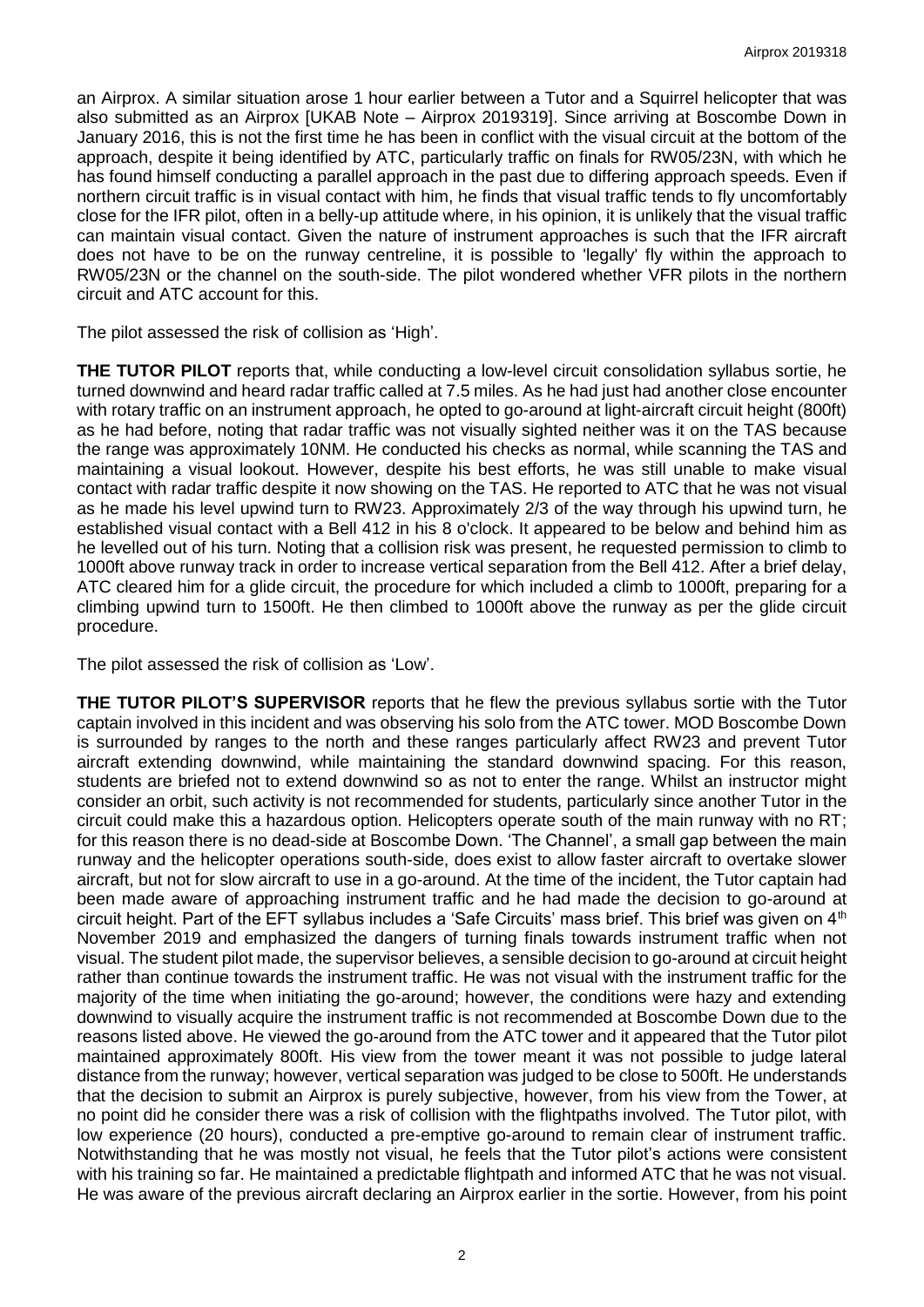of view, at least 500ft separation had been maintained and the student had not made any obvious errors. As such, he did not see any reason to force him to land off the next circuit. In hindsight, the fact that the Tutor pilot had heard the declaration of the Airprox on the RT might have affected his state of mind and could have resulted in a lower performance for the remainder of the sortie. He was not plugged into the RT and presumed the Airprox had been transmitted on the Talkdown frequency.

**THE BOSCOMBE DOWN TALKDOWN CONTROLLER** reports that the talkdown for the [Bell 412 C/S] was conducted as any other talkdown and that it was standard throughout. After the 4-mile clearance, the phrase "*Tutor going-around circuit height*" was relayed to the pilot and the Tower controller simultaneously.

The controller perceived the severity of the incident as 'Low'.

**THE BOSCOMBE DOWN TOWER CONTROLLER** reports that there was a Tutor in the circuit and a Bell 412 inbound on radar to conduct a low-approach and then further approaches. The Tutor climbed out from an approach and the pilot said he would be going-around at circuit height. At 4NM, clearance was given for the Bell 412 to 'Low Approach, one in, north-side'. A transmission was made '*Bell 412, 4 miles, Low-Approach, Further*' and the Tutor pilot reported that he was going-around at circuit height. The Talkdown controller was informed via the Radar Clearance Line of 'Tutor going around circuit height'.

The controller perceived the severity of the incident as 'Low'.

#### **Factual Background**

The weather at Boscombe Down was recorded as follows:

METAR EGDM 191520Z 14008KT 9999 FEW015 BKN040 BKN220 07/06 Q1014 NOSIG RMK BLU BLU=

#### **Analysis and Investigation**

#### **Military ATM**

The Bell 412 was conducting multiple PAR approaches to RW23 at Boscombe Down, with the pilot in the right-hand seat operating under an instrument visor in receipt of a Traffic Service from Boscombe Talkdown. The Tutor was a solo Elementary Flying Training student conducting circuit flying in VFR conditions and receiving an Aerodrome Control Service from Boscombe Tower.

The Tutor pilot reported that, as they turned downwind, they were informed of instrument traffic (the Bell 412) at 7.5NM ahead of them and, because extending downwind or orbiting is prohibited for students at Boscombe Down due to local airspace constraints, there was no option for the Tutor pilot except to conduct a go-around at circuit height (800ft). The Tutor pilot reported not being visual with the Bell 412 until approximately 2/3 of the way through their upwind turn. Once visual with the Bell 412, the Tutor pilot requested permission to climb to 1000ft to increase separation.

The Bell 412 pilot reported that they were informed that the Tutor was conducting the go-around and both pilots were visual with the Tutor on its base turn. The Bell 412 was conducting a lowapproach with the intention of conducting further instrument approaches and, at decision height, was visual with the Tutor almost directly above them and therefore elected to delay the climb for their next approach.

Figure 1 shows the Bell 412 (red circle) at 1.7NM from the runway threshold, in receipt of a clearance, aware of and visual with the Tutor (green circle). This is the first point at which the Talkdown controller would have seen a radar return on the Tutor (although he was aware that it was conducting a go-around).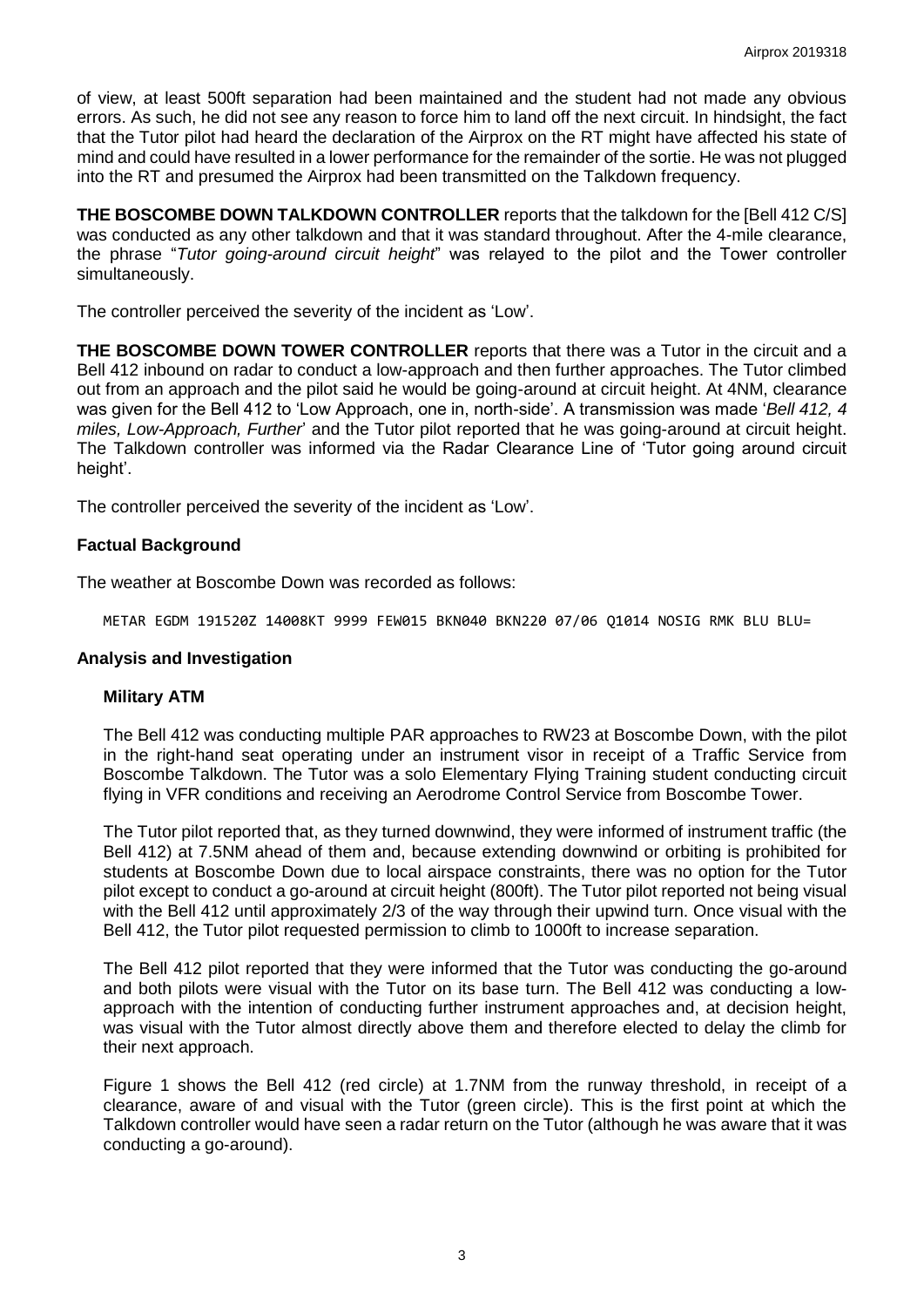

Figure 1 – Tutor first shows on PAR

The Tutor radar return disappeared from radar (in elevation) shortly after this and did not reappear until the Bell 412 was 0.75NM from touchdown and approaching decision height. The Bell 412 pilot reported being visual with the Tutor throughout.



Figure 2 – B412 approaching decision height

The Bell 412 pilot reported not initiating a climb at decision height due to the proximity of the Tutor, and this is shown on the radar replay. The last point both aircraft show on radar gives a CPA of 0.1NM and 550ft, although allowing the replay to run-on shows a lateral separation of 200ft.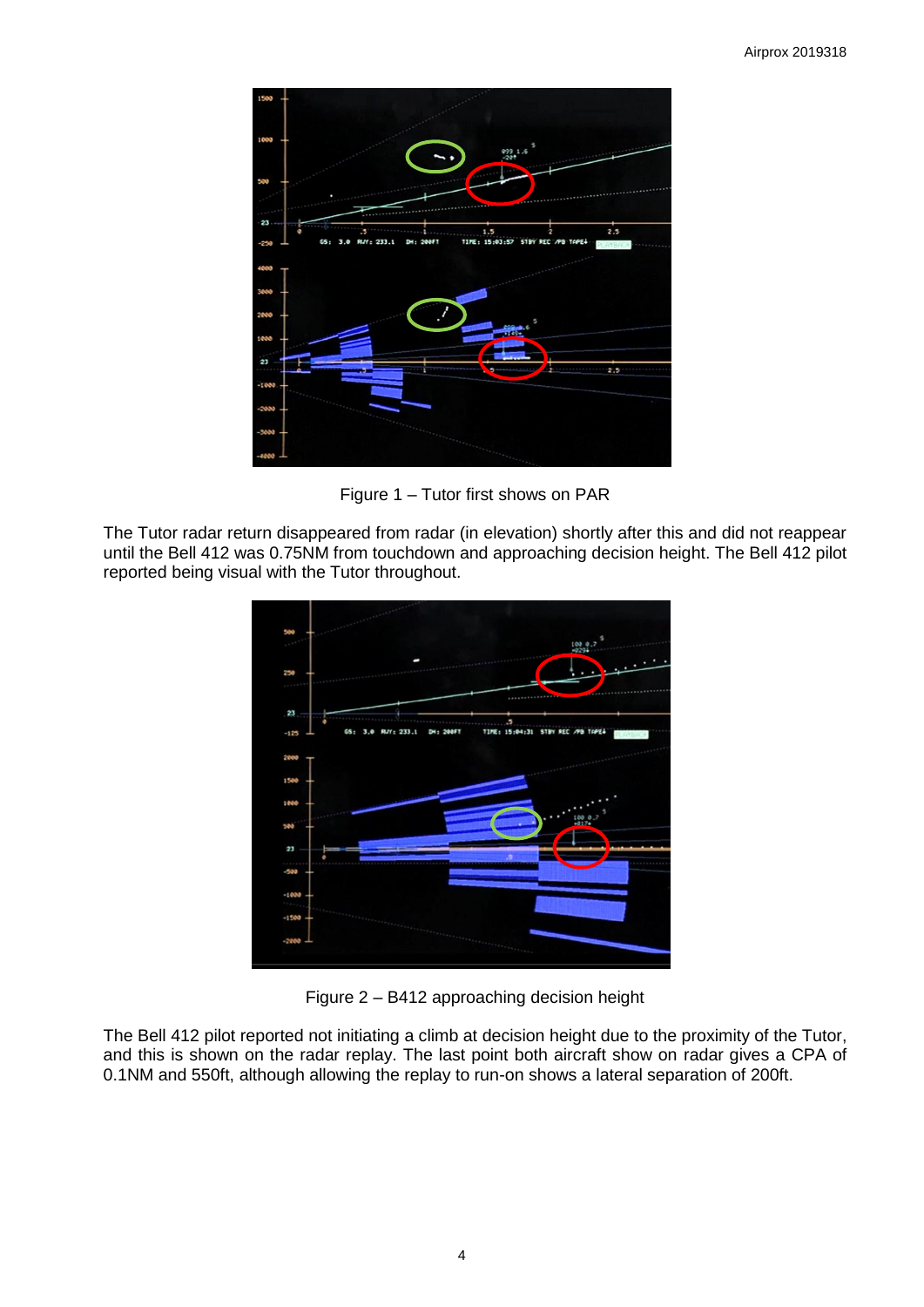

Figure 3 – Radar CPA

Appropriate liaison calls were conducted between both controllers concerned, and it was not until the Tutor pilot turned upwind that the Tower Controller was aware that the Tutor pilot was not visual with the Bell 412. Notwithstanding, it is evident from the reports submitted by the pilots that they were aware of each other and, in the case of the Bell 412 pilot, was visual with the Tutor as it turned onto base leg.

# **UKAB Secretariat**

The radar trace from the PAR has been used to deduce the ground track of both aircraft as depicted in the diagram at the top of page 1 of this report. The Bell 412 and Tutor pilots shared an equal responsibility for collision avoidance and not to operate in such proximity to other aircraft as to create a collision hazard.<sup>1</sup> An aircraft operated on or in the vicinity of an aerodrome shall conform with or avoid the pattern of traffic formed by other aircraft in operation.<sup>2</sup>

# **Occurrence Investigation**

# **QinetiQ/MOD Boscombe Down**

[The Bell 412] was crewed with two experienced military pilots from RWTES<sup>3</sup> flying under a QCFO<sup>4</sup> Specialised Operation and the ANO CAP 393 - Section 145 exception. As part of routine Continuation Training the crew was conducting an instrument approach to RW23. [The Tutor] was in the circuit conducting circuit consolidation training to RW23.

Figure 4 below shows the vertical and horizontal approach to RW23; [the Bell 412] (identified in green) can be seen on its instrument approach tracking the vertical and horizontal glidepaths, at 400ft and 1.25NM and [the Tutor] (identified in yellow) at 800ft circuit height and approximately 0.5NM ahead, turning in front of [the Bell 412] to align with RW23.

 $\overline{\phantom{a}}$ 

<sup>1</sup> SERA.3205 Proximity. MAA RA 2307 paragraphs 1 and 2.

<sup>2</sup> SERA.3225 Operation on and in the Vicinity of an Aerodrome. MAA RA 2307 paragraph 15.

<sup>&</sup>lt;sup>3</sup> Rotary Wing Test and Evaluation Squadron.

<sup>4</sup> QinetiQ Civil Flying Organisation.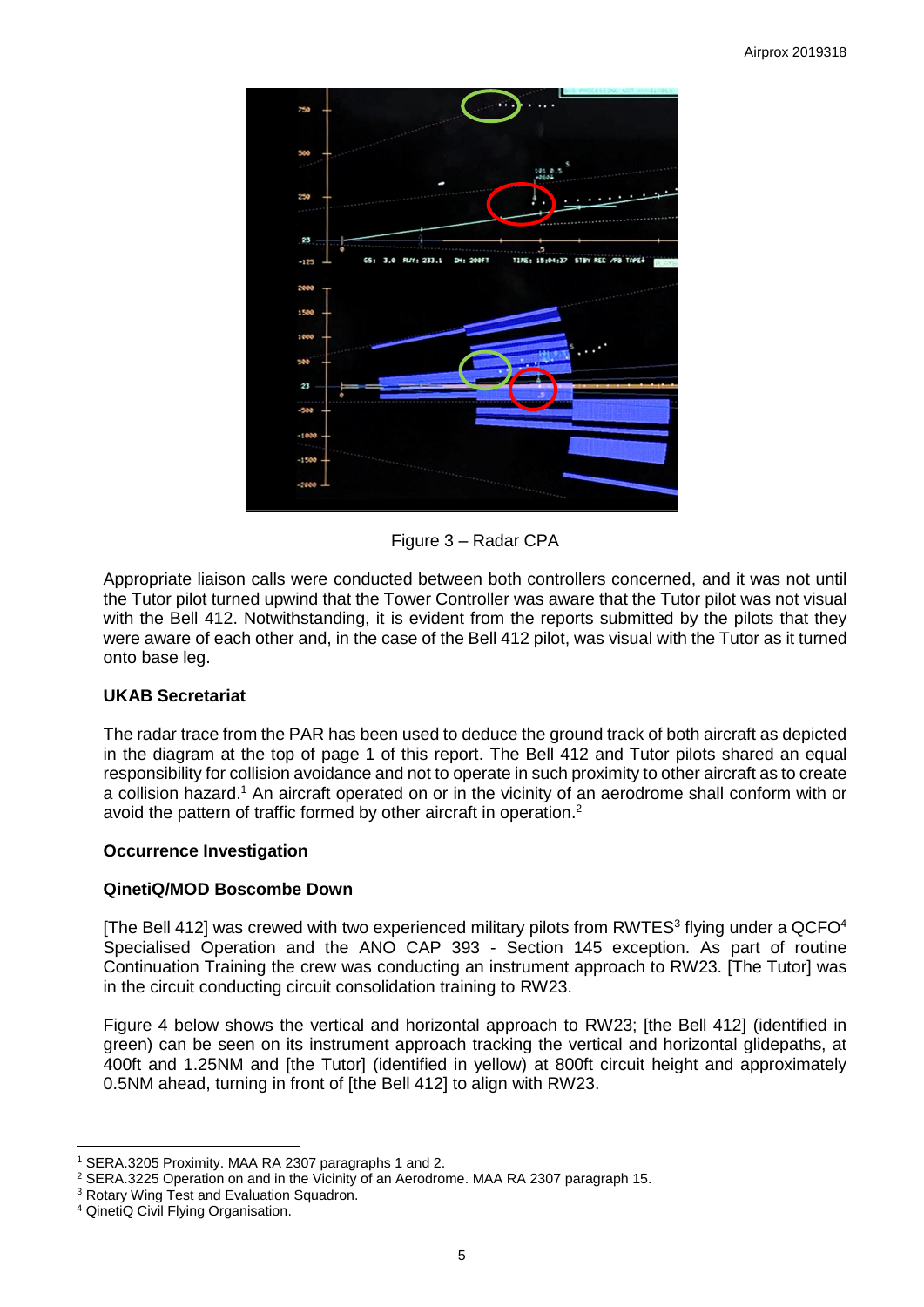

Figure 4

The 3FTS 'Safe Circuits' training module lists the "Dos and Don'ts" when operating within the circuit; "do not turn in front of declared traffic" is a specific item. When questioned on this, [The Tutor pilot] stated they were concerned about impinging into the Salisbury Plain Danger Area if they went to the limit of their downwind leg. Students in 6FTS are taught to utilise distinctive features as ground identification markers, such as trees, buildings and roads etc. These features are used to inform the initiation of actions in flight, such as turn onto base leg. As a low-hours student, missing these markers could potentially make the situation worse by being out-of-routine and in an unknown position relative to their landing configuration.

During interview with [the Bell 412 pilot], they stated they did not know who was number 1 for landing and received no instruction or communication from ATC post-notification of traffic. In discussion with [the Bell 412 pilot], there was a distinct feeling of having been delivered into a situation of conflict and then being left to resolve it themselves.

[The Bell 412 pilot] believes there is an expectation from ATC, and other traffic, of a perfect centreline approach to the RW threshold when individuals are conducting an instrument approach, or that as they are training approaches they can simply revert to a visual approach when traffic is declared. This is not always the case and, depending on other factors including weather conditions and how well the approach is flown, the aircraft could be displaced vertically and/or laterally.

During interview with [the PAR controller], both events were discussed as well as procedures and practices operated by ATC. [The PAR controller] stated Boscombe Down was the third-busiest RAF station in the UK and probably one of the more complex in terms of different users. Through further questioning, [the PAR controller] discussed ATC procedures and practices and how instrument and visual traffic are not treated any differently within the circuit. [The PAR controller] believed that, because [company] call-signs were being used, the operations were under military rules. However, this is incorrect as call-signs transfer with the individual crew member; this does bring the continued validity of call-sign use over aircraft tail number into question.

During the interview, many ATC operational elements were briefed and referenced back to the Flying Order Book (FOB). However, in some instances the written procedure does not fully cover the practices stated and currently being operated. This was mentioned by [the PAR controller] and [the Tower controller] during discussions.

[The Tower controller] was asked about how students and inexperienced pilots are handled by Controllers; ATC does not have any written procedures to handle these individuals any differently; however, they understand the issues and additional complexities this brings and try to support where they can, but it is down to the experience and discretion of the controller.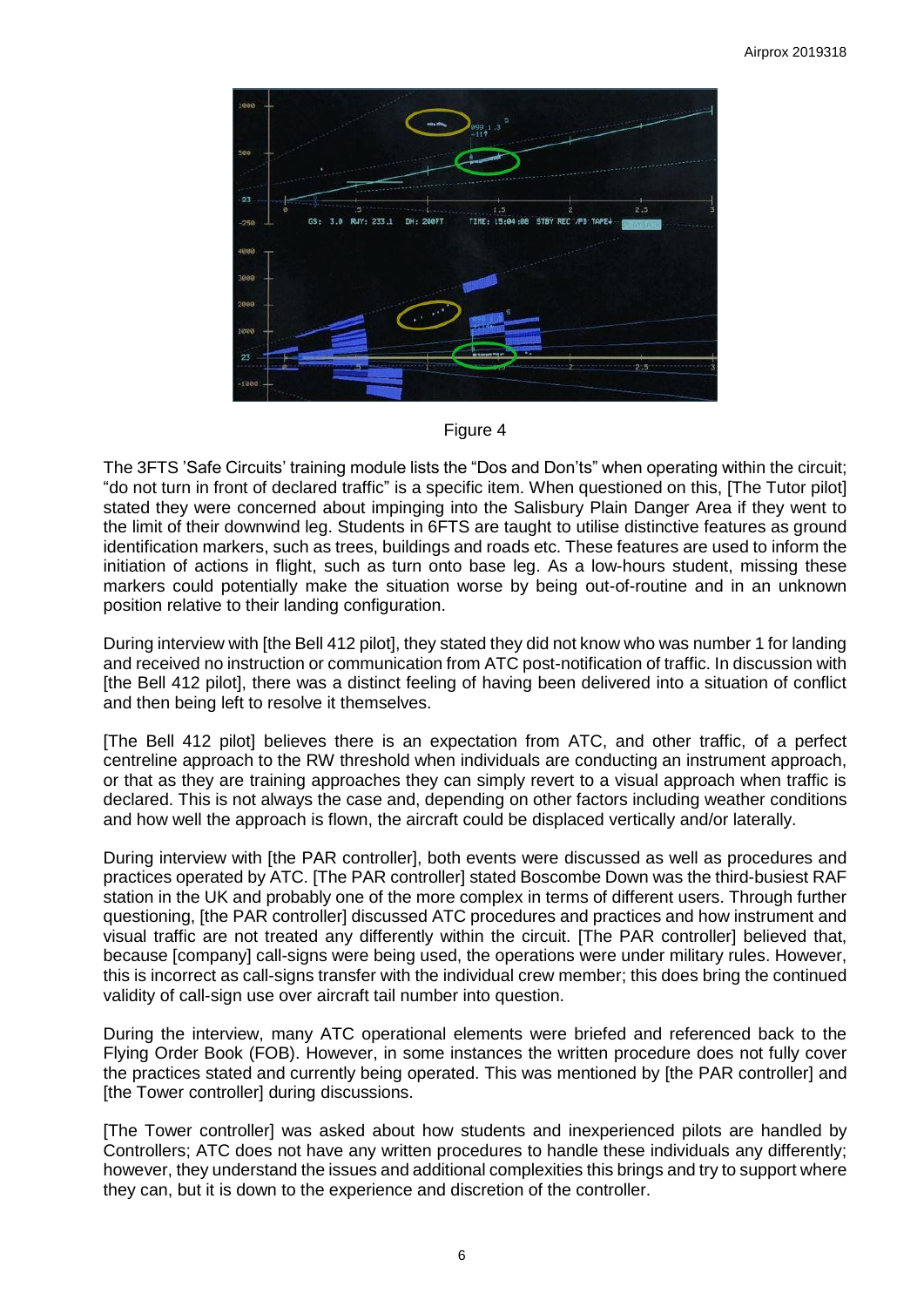In his report, [the Tutor pilot] touches on the lack of a dead-side to the airfield. This was discussed with [the PAR controller] who stated that there was a dead-side to the airfield but only at 1200ft due to south-side airfield operations. They further went on to describe the use of 'The Channel', which is to be used at lower altitudes up to 500ft. This strip of airspace, running parallel to RW05/23 on the south-side, is kept clear for any aircraft to use in an emergency situation.

With the information available to them, all crews took what they believed to be the most appropriate action at the time in order to increase safety and avoid conflict; these actions followed current procedures.

Whilst the airspace at Boscombe Down is Class G, it is also a Military Air Traffic Zone (MATZ) and an Aerodrome Traffic Zone (ATZ); as such permissions from ATC must be sought to enable the flight to be conducted safely within the ATZ, and any instructions given to flight crews are to be followed. During the event, all controllers involved followed current ATC procedure; it is permissible in current procedure that additional instruction and control of the situation could have been provided in both events, however, the decision to provide this instruction is based on the experience of the individual controller.

The Flying Order Book Section A6-1.C details 'The Channel' and states "…This airspace should always be clear of aircraft; it can therefore be used by any aircraft in an emergency requiring a 'lowapproach' or 'go- around' with a slower aircraft ahead...". In this event, the relative speeds of the different platforms were not significantly different enough to improve the outcomes had 'The Channel' been used by either party. There was no instruction to use 'The Channel' issued by ATC to any of the crews; the decision to use 'The Channel' was left to the individual crews, which could potentially lead to a situation where the pilots of both aircraft make the decision to move into 'The Channel', further increasing the risk of MAC. As a concept, 'The Channel' has real benefit when deconflicting fast-jet platforms from other traffic in the circuit, given the airspeed differentials involved. However, for anything other than fast-jet platforms, the aircraft are likely to be in a situation where vertical and lateral separation are within 500ft with the aircraft flying parallel to each other down the RW at subtly different airspeeds.

The procedures and practices in current operation allow for visual and practise instrument traffic to come together in close proximity with no external control applied to maintain safety levels during critical stages of their approaches.

# **Comments**

# **HQ Air Command**

The circumstances surrounding this Airprox are very similar to 2019319. This Airprox was subject to the same investigation and Duty Holder review as 2019319 and, as such, the following comments are intentionally almost the same as those for 2019319.

The Tutor pilot complied with the requirements of the relevant orders and, as the situation developed, had no option but to continue at circuit height and communicate their intentions over RT while looking out for the other aircraft. The Bell 412 pilot chose a sensible option in maintaining his flight path and remaining at low-level, rather than fly the low approach and continue into conflict with the Tutor. ATC did a good job in informing each aircraft of the other, aiding in their situational awareness. This Airprox serves to highlight the circumstances that can develop at an airfield where a VFR circuit pattern is combined with an instrument approach pattern, with no dead-side and when neither pattern has priority over the other in these specific circumstances.

The QinetiQ-led investigation into this Airprox made six recommendations, for QCFO, the Aerodrome Operator, Aerodrome Individual Operator Units and the Tutor Operating Organisation, to reduce the likelihood of a similar occurrence in the future. The establishment of a Boscombe Down User Community, as recommended, should increase collective awareness of the complexities and constraints of each individual unit operating at Boscombe Down. A recommendation to review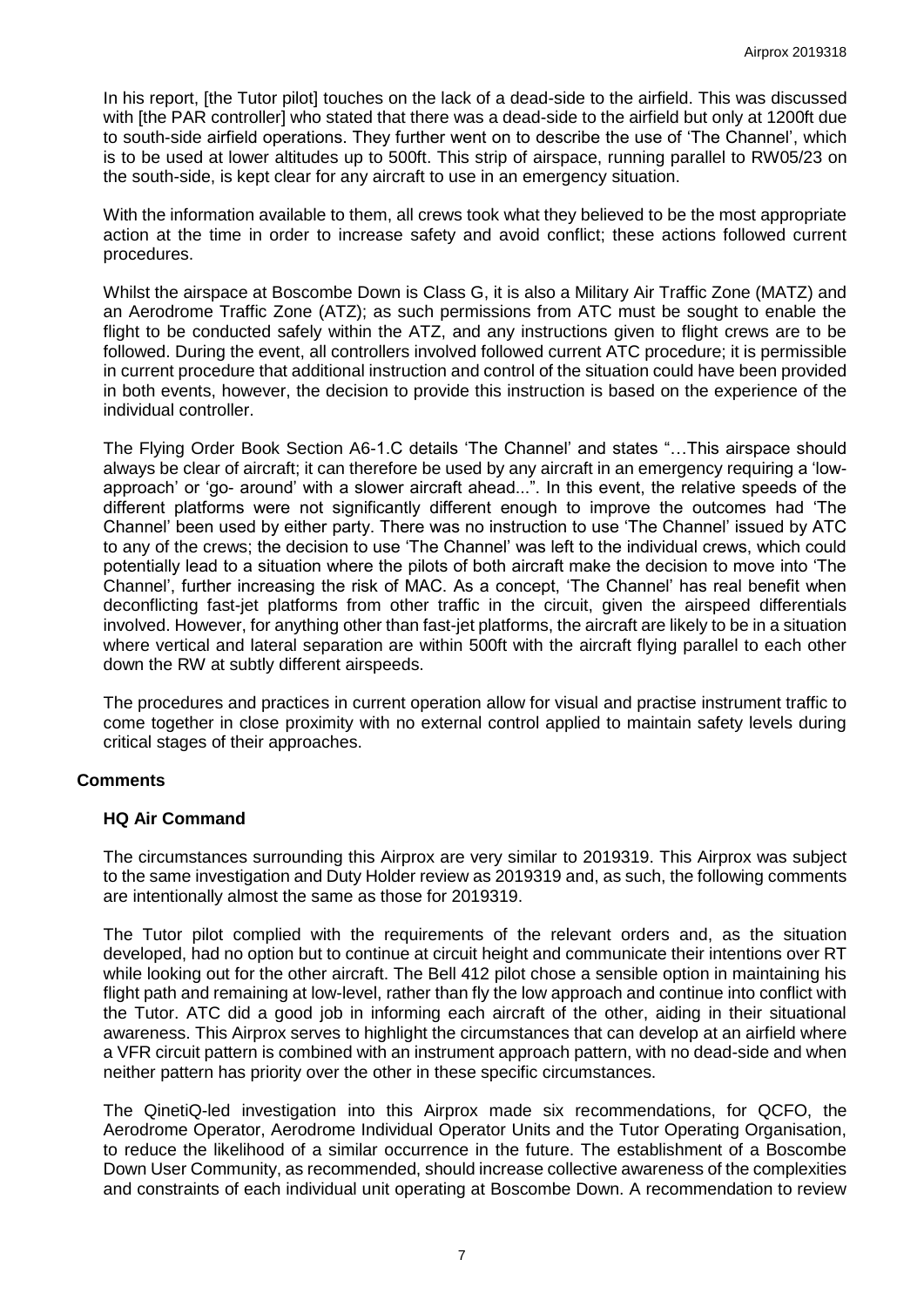the procedures surrounding practise instrument approaches within the visual circuit at Boscombe Down is welcomed.

# **Summary**

An Airprox was reported when a Bell 412 and a Tutor flew into proximity in the Boscombe Down circuit at 1505hrs on Tuesday 19<sup>th</sup> November 2019. The Bell 412 pilot reports operating under IFR in VMC and the Tutor pilot was operating under VFR in VMC; the Bell 412 pilot in receipt of a Traffic Service from Boscombe Down Talkdown and the Tutor pilot in receipt of an Aerodrome Control Service from Boscombe Down Tower.

# **PART B: SUMMARY OF THE BOARD'S DISCUSSIONS**

Information available consisted of reports from the pilots of both aircraft, transcripts of the relevant RT frequencies, radar photographs/video recordings, reports from the air traffic controllers involved and reports from the appropriate ATC and operating authorities. Relevant contributory factors mentioned during the Board's discussions are highlighted within the text in bold, with the numbers referring to the Contributory Factors table displayed in Part C.

Due to the exceptional circumstances presented by the coronavirus pandemic, this incident was assessed as part of a 'virtual' UK Airprox Board meeting where members provided a combination of written contributions and dial-in/VTC comments. Although not all Board members were present for the entirety of the meeting and, as a result, the usual wide-ranging discussions involving all Board members were more limited, sufficient engagement was achieved to enable a formal assessment to be agreed along with the following associated comments.

The Board first considered the actions of both pilots and members quickly agreed that, although the IFR approach had had priority for use of the runway, it had been for the Bell 412 pilot to integrate with the Tutor already established in the visual circuit. The Board discussed the particular constraints at Boscombe Down with respect to airspace and parallel runway operations with no dead-side, and concluded that the local procedures for the integration of instrument approaches with visual circuit traffic were lacking in some respects and had therefore contributed to the Airprox (**CF2**). Notwithstanding the fact that both pilots had been acting in accordance with extant procedures, members felt that, given the constraints on the Tutor pilot (his only option had been to go-around at circuit height), the Bell 412 pilot's decision to continue with his approach on sighting the Tutor had placed his aircraft in a situation where he had essentially become trapped beneath the Tutor (**CF3**), had become concerned by its position relative to his flight-path (**CF6**) and, therefore, limited his options for resolution of the conflict. For his part, members considered that the Tutor pilot had acted in accordance with his training when, having received Traffic Information and a TAS warning of the presence of the Bell 412 (**CF4**) and having been unable to acquire the aircraft visually (**CF5**), he had gone-around at circuit height.

Turning to the actions of the controllers involved, the Board heard from a military member that the integration of practise IFR approaches and visual circuit traffic is commonplace at military airfields. However, Boscombe Down has its own particular constraints which mean that deconfliction options that are used at other military airfields are not available at Boscombe Down – in particular, there being no dead-side. The Board was heartened to hear that, as a result of this Airprox and another incident on the same day (Airprox 2019319), the integration procedures at Boscombe Down were being reviewed. The Board considered that the Tower controller had not had the awareness that the Tutor pilot was not visual with the Bell 412 (**CF1**) and had therefore not felt it necessary to issue further instructions to the Tutor pilot. Nevertheless, members agreed that the controllers involved had acted in accordance with extant procedures and that there was little more that either of them could have done to prevent the Airprox occurring.

When considering the risk of this event, the Board took into account the fact that the Bell 412 pilot had been visual with the Tutor in its base turn and that this had effectively removed any risk of collision. However, members felt that the constraints of the visual circuit pattern left pilots in that pattern without the options of extending downwind/upwind or, in the case of student pilots, conducting an orbit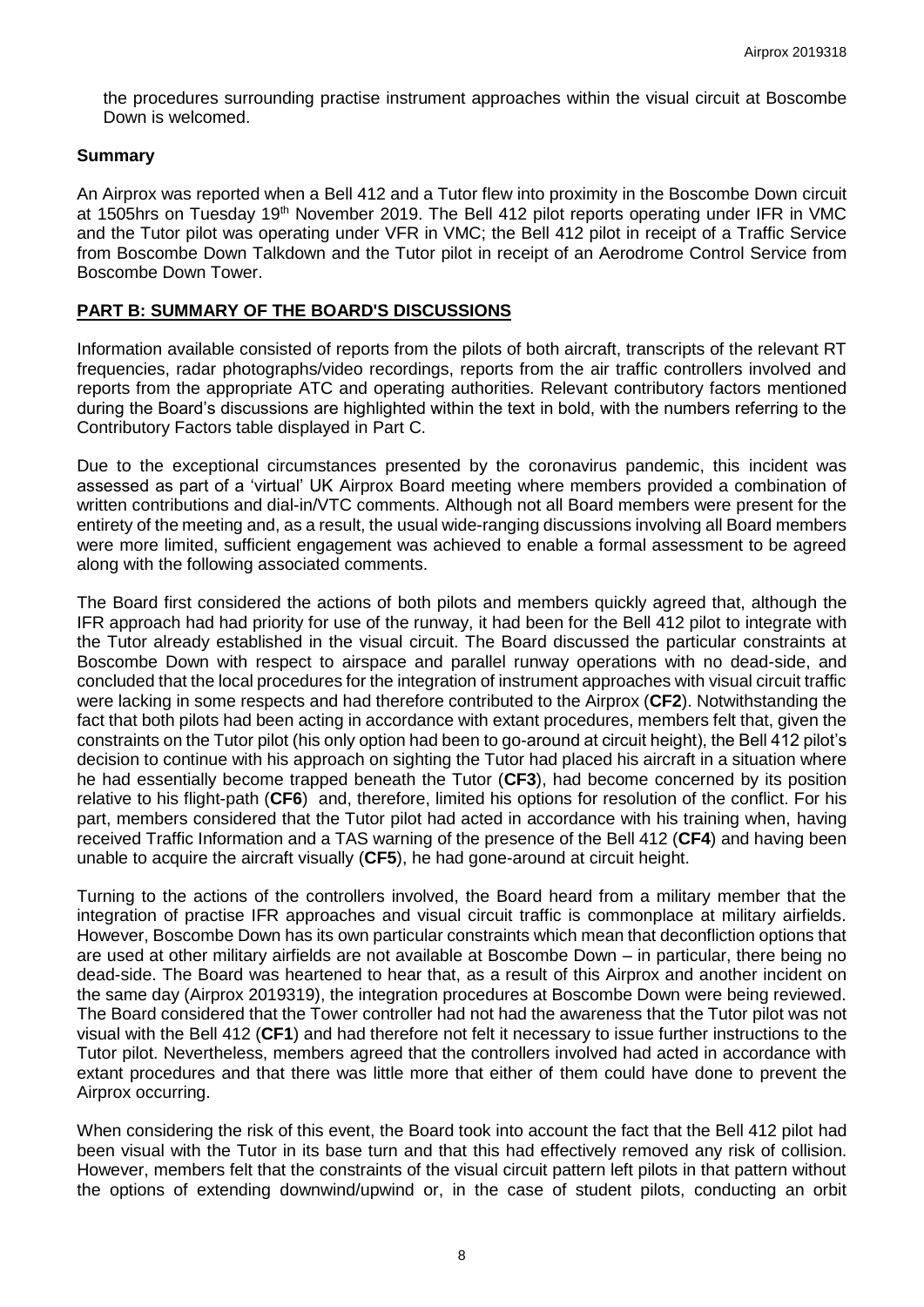downwind, which degraded the safe integration of IFR and VFR traffic. Consequently, the Board assigned a Risk Category C to this event.

# **PART C: ASSESSMENT OF CONTRIBUTORY FACTORS AND RISK**

#### Contributory Factors:

|           | 2019318                                              |                                                       |                                                                     |  |  |  |
|-----------|------------------------------------------------------|-------------------------------------------------------|---------------------------------------------------------------------|--|--|--|
| <b>CF</b> | Factor                                               | <b>Description</b>                                    | Amplification                                                       |  |  |  |
|           | <b>Ground Elements</b>                               |                                                       |                                                                     |  |  |  |
|           | • Situational Awareness and Action                   |                                                       |                                                                     |  |  |  |
| 1         | Contextual                                           | • Situational Awareness and Sensory Events            | Generic, late, no or incorrect Situational Awareness                |  |  |  |
|           | <b>Flight Elements</b>                               |                                                       |                                                                     |  |  |  |
|           | • Regulations, Processes, Procedures and Compliance  |                                                       |                                                                     |  |  |  |
| 2         | Organisational                                       | • Flight Operations Documentation and<br>Publications | Inadequate regulations or procedures                                |  |  |  |
|           | <b>• Tactical Planning and Execution</b>             |                                                       |                                                                     |  |  |  |
| 3         | <b>Human Factors</b>                                 | • Insufficient Decision/Plan                          | Inadequate plan adaption                                            |  |  |  |
|           | • Electronic Warning System Operation and Compliance |                                                       |                                                                     |  |  |  |
| 4         | Contextual                                           | • ACAS/TCAS TA                                        | <b>TCAS TA / CWS indication</b>                                     |  |  |  |
|           | • See and Avoid                                      |                                                       |                                                                     |  |  |  |
| 5         | <b>Human Factors</b>                                 | • Monitoring of Other Aircraft                        | Non-sighting or effectively a non-sighting by one or<br>both pilots |  |  |  |
| 6         | <b>Human Factors</b>                                 | • Perception of Visual Information                    | Pilot was concerned by the proximity of the other<br>aircraft       |  |  |  |

Degree of Risk: C

#### Safety Barrier Assessment<sup>5</sup>

In assessing the effectiveness of the safety barriers associated with this incident, the Board concluded that the key factors had been that:

#### **Ground Elements:**

**Situational Awareness of the Confliction and Action** were assessed as **partially effective** because the Tower controller was unaware that the Tutor pilot was not visual with the Bell 412.

#### **Flight Elements:**

 $\overline{a}$ 

**Regulations, Processes, Procedures and Compliance** were assessed as **partially effective** because the local procedures at Boscombe Down do not fully account for the integration of practise instrument approaches with visual circuit traffic.

**Tactical Planning and Execution** was assessed as **partially effective** because the Bell 412 pilot, having been informed of the Tutor's presence by ATC and after becoming visual with the Tutor, continued his approach to the point where he underflew the Tutor.

<sup>&</sup>lt;sup>5</sup> The UK Airprox Board scheme for assessing the Availability, Functionality and Effectiveness of safety barriers can be found on the [UKAB Website.](http://www.airproxboard.org.uk/Learn-more/Airprox-Barrier-Assessment/)